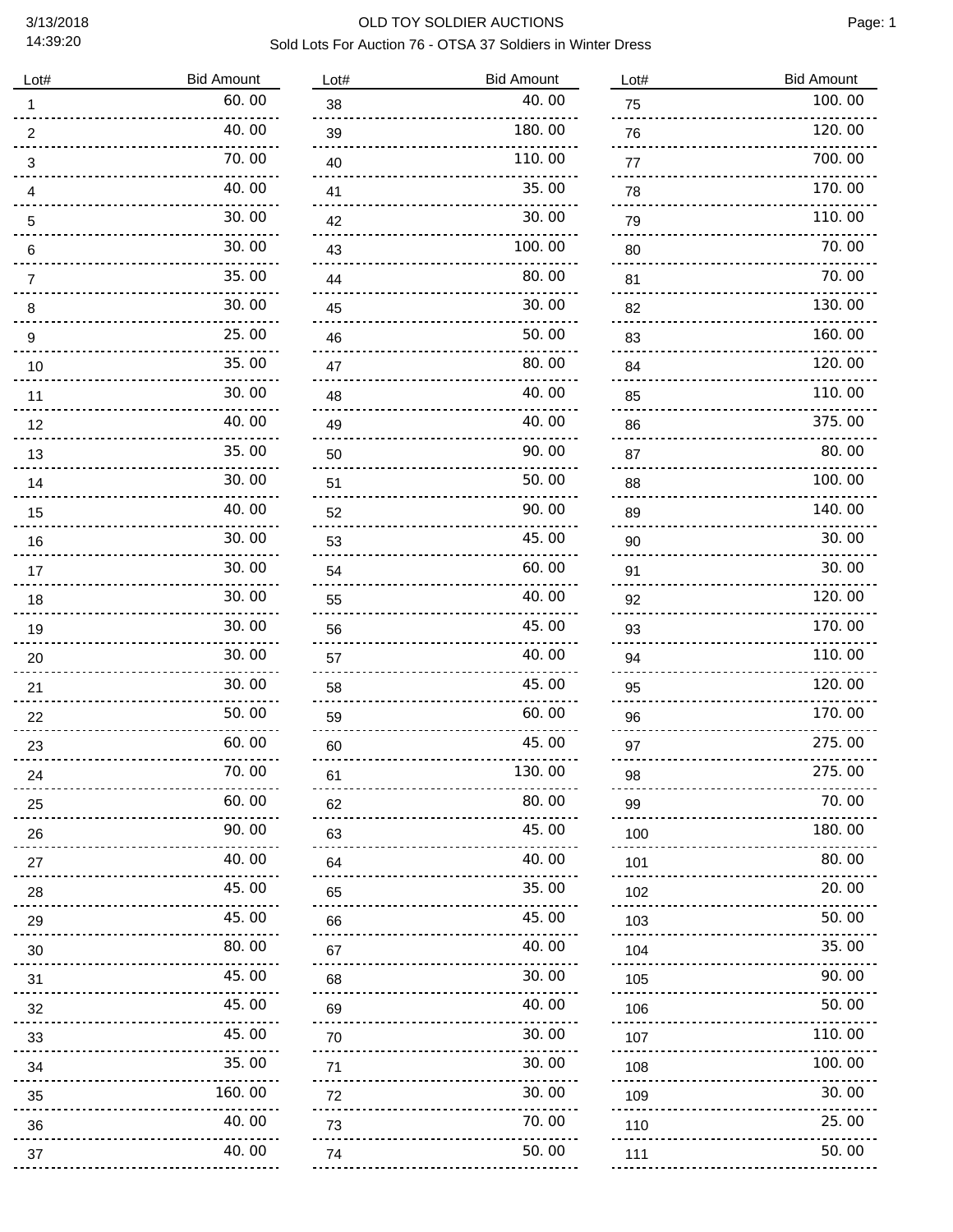## 3/13/2018 OLD TOY SOLDIER AUCTIONS Sold Lots For Auction 76 - OTSA 37 Soldiers in Winter Dress

| Lot#                  | <b>Bid Amount</b> |
|-----------------------|-------------------|
| 112                   | 80.00             |
| 113                   | 110.00            |
| 114                   | 300.00            |
| 115                   | 80. 00            |
| 116                   | 120.00            |
| 117                   | 60.00             |
| 118                   | 70.00             |
| 119                   | 70.00             |
| 120                   | 80.00             |
| 121                   | 40.00             |
| 122                   | 120.00            |
| 123                   | 70.00             |
| 124                   | 25.00             |
| 125                   | 300.00            |
| 126                   | 180.00            |
| 127                   | 90.00             |
| 128                   | 90.00             |
| 129                   | 100.00            |
| 130                   | 550.00            |
| 131                   | 60. 00            |
| 132                   | 40.00             |
| 133                   | 70.00             |
| 134                   | 60.00             |
| 135                   | 70.00             |
| 136<br>$    -$        | 35.00             |
| 137<br>.              | 40.00             |
| 138<br>$- - - - - -$  | 110.00            |
| 139<br>.              | 225.00            |
| 140<br>.              | 40.00             |
| 141<br><u>.</u>       | 150.00            |
| 142                   | 110.00            |
| 143                   | 50.00             |
| 144<br>               | 70.00             |
| 145                   | 35.00             |
| 146                   | 35.00             |
| 147<br><u>Liberal</u> | 35.00             |
| 148                   | 25.00<br>         |

| Lot#                            | <b>Bid Amount</b> |
|---------------------------------|-------------------|
| 149                             | 20.00             |
| 150                             | 40.00             |
| 151                             | 30.00             |
| 152                             | 35.00             |
| 153                             | 50.00             |
| 154                             | 30.00             |
| 155                             | 15.00             |
| 156                             | 20.00             |
| 157                             | 10.00             |
| 158                             | 20.<br>00         |
| 159                             | 90.00             |
| 160                             | 25.00             |
| 161                             | 30.00             |
| 162                             | 25.00             |
| 163                             | 15.00             |
| 164                             | 35.00             |
| 165                             | 25.00             |
| 166                             | 30.00             |
| 167                             | 30.00             |
| 168                             | 50.00             |
| 169                             | 20.00             |
| 170                             | 90. 00            |
| 171                             | 140.00            |
| 172                             | 90.00             |
| 173<br>                         | 50.00             |
| 174<br>.                        | 40.00             |
| 175<br>.                        | 50.00             |
| 176<br>.                        | 80.00             |
| 177<br>                         | 60.00             |
| 178<br><u>----------------</u>  | 50.00             |
| 179                             | 50.00             |
| <br>180<br><u>-------------</u> | 40.00             |
| 181<br>                         | 45.00             |
| 182<br><u>--------------</u>    | 80.00             |
| 183<br>.                        | 50.00             |
| 184<br>.                        | 70.00             |
| 185<br>                         | 100.00            |
|                                 |                   |

| Lot#                            | <b>Bid Amount</b> |
|---------------------------------|-------------------|
| 186                             | 40.00             |
| 187                             | 40.00             |
| 188                             | 45.00             |
| 189                             | 45.00             |
| 190                             | 45.00             |
| 191                             | 50.00             |
| 192                             | 90.00             |
| 193                             | 70.00             |
| 194                             | 45.00             |
| 195                             | 60.00             |
| 196                             | 45.00             |
| 197                             | 30.00             |
| 198                             | 40.00             |
| 199                             | 140.00            |
| 200                             | 70.00             |
| 201                             | 40.00             |
| 202                             | 40.00             |
| 203                             | 25.00             |
| 204                             | 25.00             |
| 205                             | 60.00             |
| 206                             | 110.00            |
| 207                             | 90.00             |
| 208                             | 90.00             |
| 209                             | 130.00            |
| 210<br>                         | 100.00            |
| 211<br>.                        | 110.00            |
| 212                             | 100.00            |
| 213                             | 90.00             |
| 214                             | 90.00             |
| 215<br><u>---------------</u> - | 120.00            |
| 216<br><u>.</u>                 | 120.00            |
| 217<br>.                        | 180.00            |
| 218<br><u>.</u> .               | 100.00            |
| 219<br>$- - - - - - -$          | 110.00            |
| 220                             | 275.00            |
| 221                             | 50.00             |
| 222                             | 110.00            |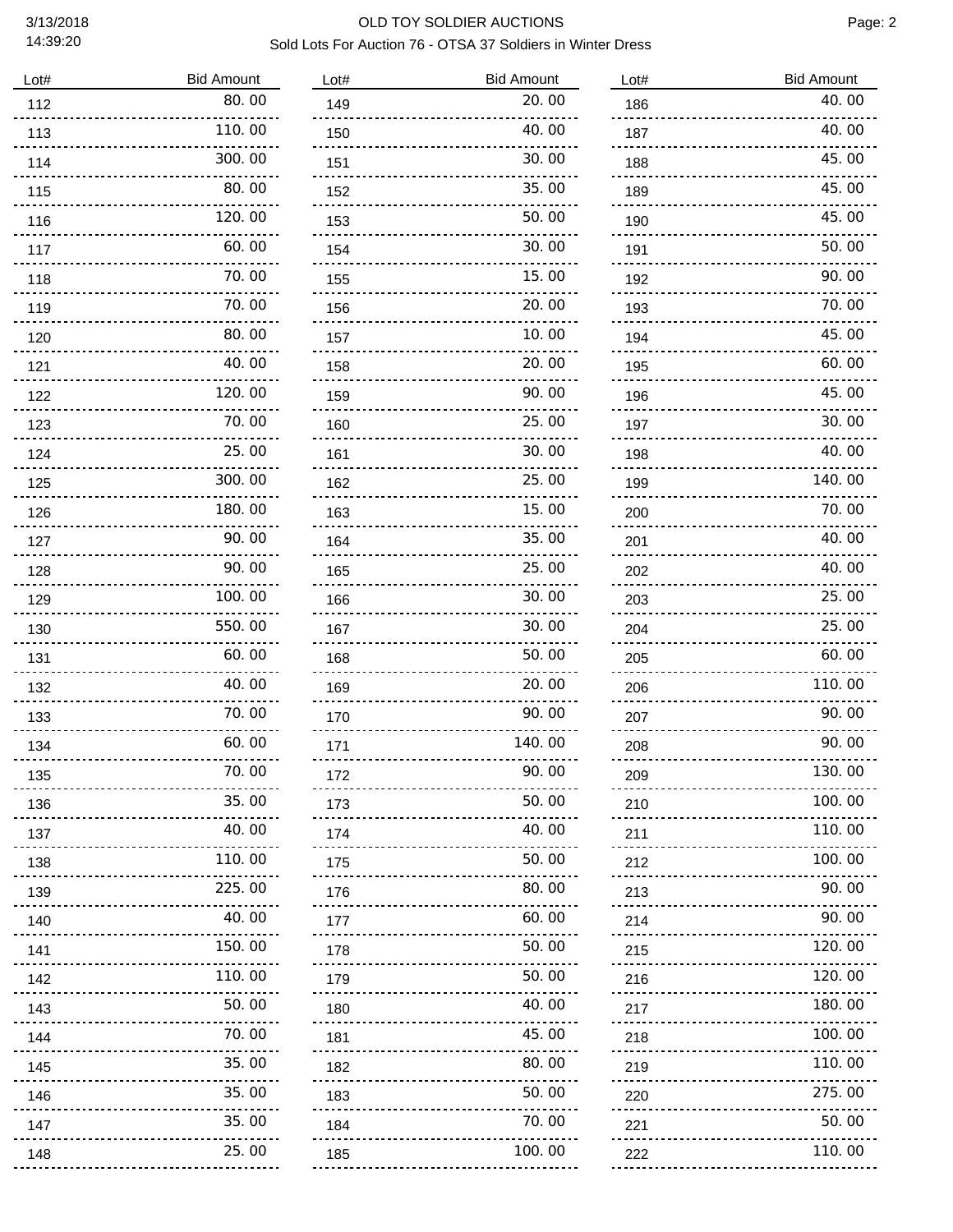## 3/13/2018 OLD TOY SOLDIER AUCTIONS Sold Lots For Auction 76 - OTSA 37 Soldiers in Winter Dress

| Lot#                              | <b>Bid Amount</b> |
|-----------------------------------|-------------------|
| 223                               | 70.00             |
| 224                               | 90.00             |
| 225                               | 100.00            |
| 226                               | 80.00             |
| 227                               | 120.00            |
| 228                               | 250.00            |
| 229                               | 130.00            |
| 230                               | 70.00             |
| 231                               | 300.00            |
| 232                               | 100.00            |
| 233                               | 80.00             |
| 234                               | 80.00             |
| 235                               | 90.00             |
| 236                               | 70.00             |
| 237                               | 80.00             |
| 238                               | 70.00             |
| 239                               | 110.00            |
| 240                               | 100.00            |
| 241                               | 80.00             |
| 242                               | 80.00             |
| 243                               | 250.00            |
| 244                               | 80.00             |
| 245                               | 80.00             |
| 246                               | 90.00             |
| 247                               | 100.00            |
| 248                               | 120.00            |
| 249                               | 90.00             |
| 250                               | 80.00             |
| 251                               | 120.00            |
| 252<br><u>odobo</u> s<br><u>.</u> | 110.00            |
| 253                               | 130.00            |
| 254                               | 110.00            |
| 255                               | 90.00             |
| 256                               | 100.00            |
| 257                               | 100.00            |
| 258                               | 100.00            |
| 259                               | 160.00            |
|                                   |                   |

| Lot#                 | <b>Bid Amount</b> |
|----------------------|-------------------|
| 260                  | 100.00            |
| 261                  | 130.00            |
| 262                  | 200.00            |
| 263                  | 90.00             |
| 264                  | 70.00             |
| 265                  | 80. 00            |
| 266                  | 110.00            |
| 267                  | 100.00            |
| 268                  | 425.00            |
| 269                  | 140.00            |
| 270                  | 90.00             |
| 271                  | 70.<br>00         |
| 272                  | 70.00             |
| 273                  | 20.00             |
| 274                  | 30.00             |
| 275                  | 20.00             |
| 276                  | 20.00             |
| 277                  | 40.00             |
| 278                  | 30.00             |
| 279                  | 35.00             |
| 280                  | 70.00             |
| 281                  | 60.00             |
| 282                  | 130.00            |
| 283                  | 45.00             |
| 284                  | 60.00             |
| 285<br>.             | 60.00             |
| 286<br>.             | 50.00             |
| 287<br>$\frac{1}{2}$ | 60.00             |
| 288<br><u>.</u>      | 60.00             |
| 289<br>.             | 60.00             |
| 290                  | 15.00<br>.        |
| 291                  | 40.00             |
| 292                  | 110.00            |
| 293                  | 100.00            |
| 294<br>.             | 100.00            |
| 295                  | 30.00             |
| 296<br><u>.</u>      | 190.00            |
|                      |                   |

| Lot#                     | <b>Bid Amount</b> |
|--------------------------|-------------------|
| 297                      | 100.00            |
| 298                      | 70.00             |
| 299                      | 110.00            |
| 300                      | 150.00            |
| 301                      | 140.00            |
| 302                      | 100.00            |
| 303                      | 400.00            |
| 304                      | 170.00            |
| 305                      | 475.00            |
| 306                      | 110.00            |
| 307                      | 100.00            |
| 308                      | 25.00             |
| 309                      | 25.00             |
| 310                      | 70.<br>00         |
| 311                      | 70. 00            |
| 312                      | 100.00            |
| 313                      | 35.00             |
| 314                      | 475.00            |
| 315                      | 750.00            |
| 316                      | 90. 00            |
| 317                      | 50.00             |
| 318                      | 60.<br>00         |
| 319                      | 40.00             |
| 320<br>.                 | 80. UU            |
| 321<br><u>.</u>          | 70.00             |
| 322<br><u>.</u>          | 40.00             |
| 323<br>$- - - - - - - -$ | 40.00             |
| 324<br>.                 | 10.00             |
| 325<br>                  | 60.00             |
| 326<br>                  | 50.00             |
| 327<br>.                 | 80.00             |
| 328<br>.                 | 30.00             |
| 329<br>.                 | 120.00            |
| 330<br><u>.</u>          | 140.00            |
| 331<br>.                 | 70.00             |
| 332<br><u>odobodo</u> u  | 45.00             |
| 333                      | 170.00            |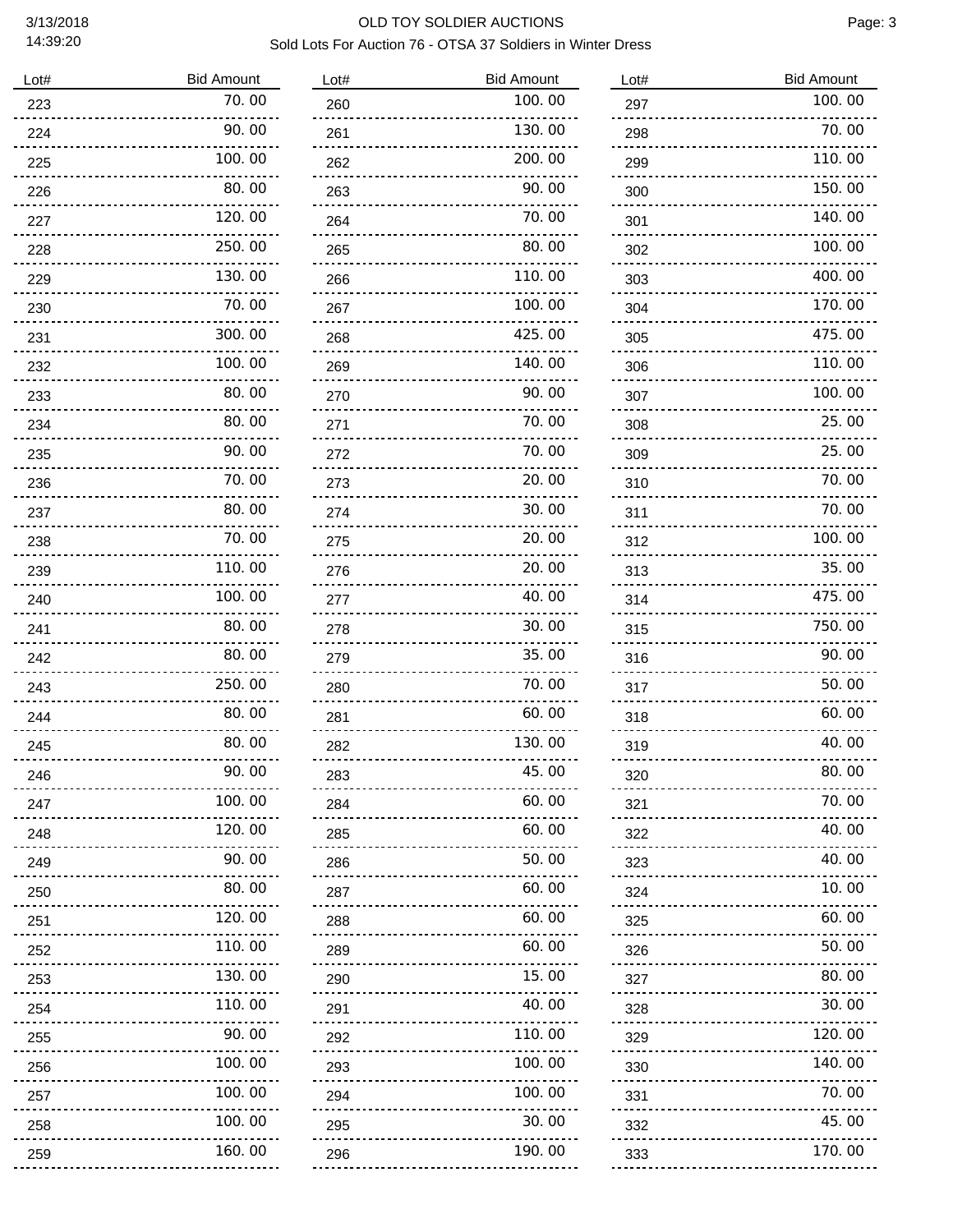| Lot# | <b>Bid Amount</b> |
|------|-------------------|
| 334  | 35.00             |
| 335  | 40.00             |
| 336  | 35.00             |
| 337  | 40.00             |
| 338  | 25.00             |
| 339  | 160.00            |
| 340  | 130.00            |
| 341  | 160.00            |
| 342  | 50.00             |
| 343  | 100.00            |
| 344  | 60.00             |
| 345  | 60.00             |
| 346  | 30.00             |
| 347  | 45.00             |
| 348  | 60.00             |
| 349  | 40.00             |
| 350  | 80.00             |
| 351  | 25.00             |
| 352  | 25.00             |
| 353  | 40.00             |
| 354  | 35.00             |
| 355  | 20.00             |
| 356  | 35.00             |
| 357  | 30.00             |
| 358  | 50.00             |
| 359  | 90.00             |
| 360  | 70.00             |
| 361  | 70.00             |
| 362  | 70.00             |
| 363  | 50.00             |
| 364  | 70.00             |
| 365  | 60.00             |
| 366  | 150.00            |
| 367  | 140.00            |
| 368  | 190.00            |
| 369  | 80.00             |
| 370  | 110.00            |
|      |                   |

| 100.00<br>371<br>110.00<br>372<br>100.00<br>373<br>25.00<br>374<br>120.00<br>375<br>40.00<br>376<br>60.00<br>377<br>80. 00<br>378<br>2, 100.00<br>379<br>400.00<br>380<br>4,400.00<br>381<br>1,<br>200.<br>00<br>382<br>275.00<br>383<br>225.00<br>384<br>100.00<br>385<br>130.00<br>386<br>70.00<br>387<br>70.00<br>388<br>160.00<br>389<br>100. 00<br>390 |  |
|-------------------------------------------------------------------------------------------------------------------------------------------------------------------------------------------------------------------------------------------------------------------------------------------------------------------------------------------------------------|--|
|                                                                                                                                                                                                                                                                                                                                                             |  |
|                                                                                                                                                                                                                                                                                                                                                             |  |
|                                                                                                                                                                                                                                                                                                                                                             |  |
|                                                                                                                                                                                                                                                                                                                                                             |  |
|                                                                                                                                                                                                                                                                                                                                                             |  |
|                                                                                                                                                                                                                                                                                                                                                             |  |
|                                                                                                                                                                                                                                                                                                                                                             |  |
|                                                                                                                                                                                                                                                                                                                                                             |  |
|                                                                                                                                                                                                                                                                                                                                                             |  |
|                                                                                                                                                                                                                                                                                                                                                             |  |
|                                                                                                                                                                                                                                                                                                                                                             |  |
|                                                                                                                                                                                                                                                                                                                                                             |  |
|                                                                                                                                                                                                                                                                                                                                                             |  |
|                                                                                                                                                                                                                                                                                                                                                             |  |
|                                                                                                                                                                                                                                                                                                                                                             |  |
|                                                                                                                                                                                                                                                                                                                                                             |  |
|                                                                                                                                                                                                                                                                                                                                                             |  |
|                                                                                                                                                                                                                                                                                                                                                             |  |
|                                                                                                                                                                                                                                                                                                                                                             |  |
|                                                                                                                                                                                                                                                                                                                                                             |  |
| 350.00<br>391                                                                                                                                                                                                                                                                                                                                               |  |
| 2,500.<br>OO<br>392                                                                                                                                                                                                                                                                                                                                         |  |
| 90. OO<br>393                                                                                                                                                                                                                                                                                                                                               |  |
| 950.00<br>394                                                                                                                                                                                                                                                                                                                                               |  |
| 180.00<br>395                                                                                                                                                                                                                                                                                                                                               |  |
| 130.00<br>396                                                                                                                                                                                                                                                                                                                                               |  |
| 110.00<br>397                                                                                                                                                                                                                                                                                                                                               |  |
| 70. 00<br>398                                                                                                                                                                                                                                                                                                                                               |  |
| 60.00<br>399<br>.                                                                                                                                                                                                                                                                                                                                           |  |
| 30.00<br>400<br><u>.</u>                                                                                                                                                                                                                                                                                                                                    |  |
| 70.00<br>401<br><u>.</u>                                                                                                                                                                                                                                                                                                                                    |  |
| 90.00<br>402                                                                                                                                                                                                                                                                                                                                                |  |
| 70.00<br>403                                                                                                                                                                                                                                                                                                                                                |  |
| 100.00<br>404                                                                                                                                                                                                                                                                                                                                               |  |
| 120.00<br>405                                                                                                                                                                                                                                                                                                                                               |  |
| 250.<br>00<br>406                                                                                                                                                                                                                                                                                                                                           |  |
| 160. 00<br>407<br>.                                                                                                                                                                                                                                                                                                                                         |  |

| Lot#                  | <b>Bid Amount</b> |
|-----------------------|-------------------|
| 408                   | 50.00             |
| 409                   | 100.00            |
| 410                   | 90.00             |
| 411                   | 110.00            |
| 412                   | 120.00            |
| 413                   | 170.00            |
| 414                   | 275.00            |
| 415                   | 100.00            |
| 416                   | 130.00            |
| 417                   | 170.00            |
| 418                   | 160.00            |
| 419                   | 80.00             |
| 420                   | 60.00             |
| 421                   | 170.00            |
| 422                   | 160.00            |
| 423                   | 275.00            |
| 424                   | 275.00            |
| 425                   | 80.00             |
| 426                   | 80.00             |
| 427                   | 90.00             |
| 428                   | 130.00            |
| 429                   | 40.00             |
| 430                   | 120.00            |
| 431                   | 50.00             |
| 432                   | 45.00             |
| 433                   | 50.00             |
| 434                   | 35.00             |
| 435                   | 80.00             |
| 436                   | 40.00             |
| 437                   | 50.00             |
| 438                   | 30.00             |
| 439<br><u>.</u>       | 60.00             |
| 440<br>. . <b>.</b> . | 40.00             |
| 441                   | 40.00             |
| 442                   | 70.00             |
| 443                   | 45.00             |
| 444                   | 60.00             |